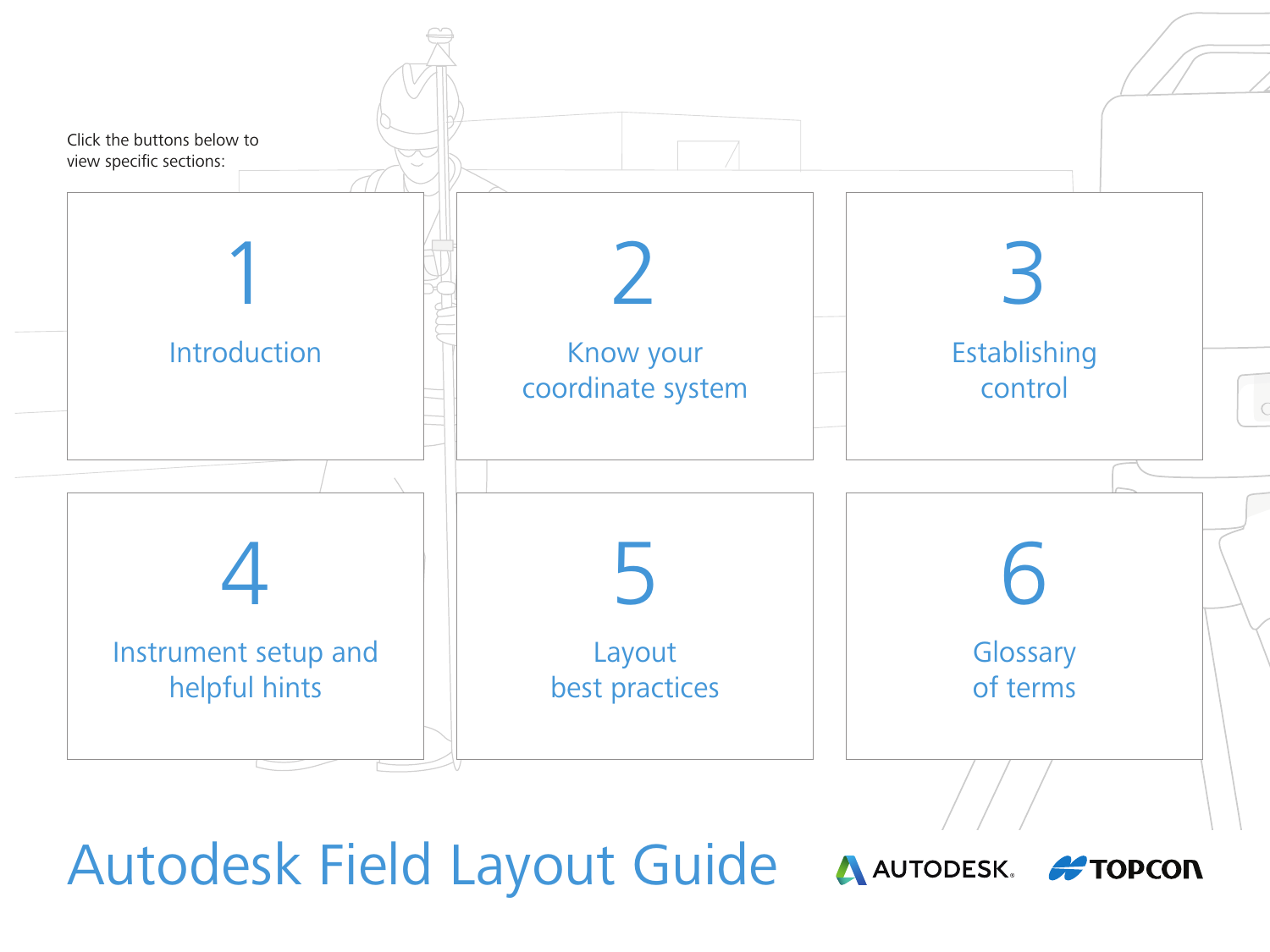## <span id="page-1-0"></span>Introduction

The Autodesk Field Layout Guide is a reference manual for contractors and non-surveying professionals working in vertical construction applications. It is meant to be a general guideline to common construction layout practices that use today's robotic total stations.

## **& Helpful links for understanding Coordinate Systems**

[http://www.ngs.noaa.gov/PUBS\\_LIB/UnderstandingSPC.pdf](http://www.ngs.noaa.gov/PUBS_LIB/UnderstandingSPC.pdf)

[http://en.wikipedia.org/wiki/State\\_Plane\\_Coordinate\\_System](http://en.wikipedia.org/wiki/State_Plane_Coordinate_System)

<http://www.ngs.noaa.gov/TOOLS/spc.shtml>

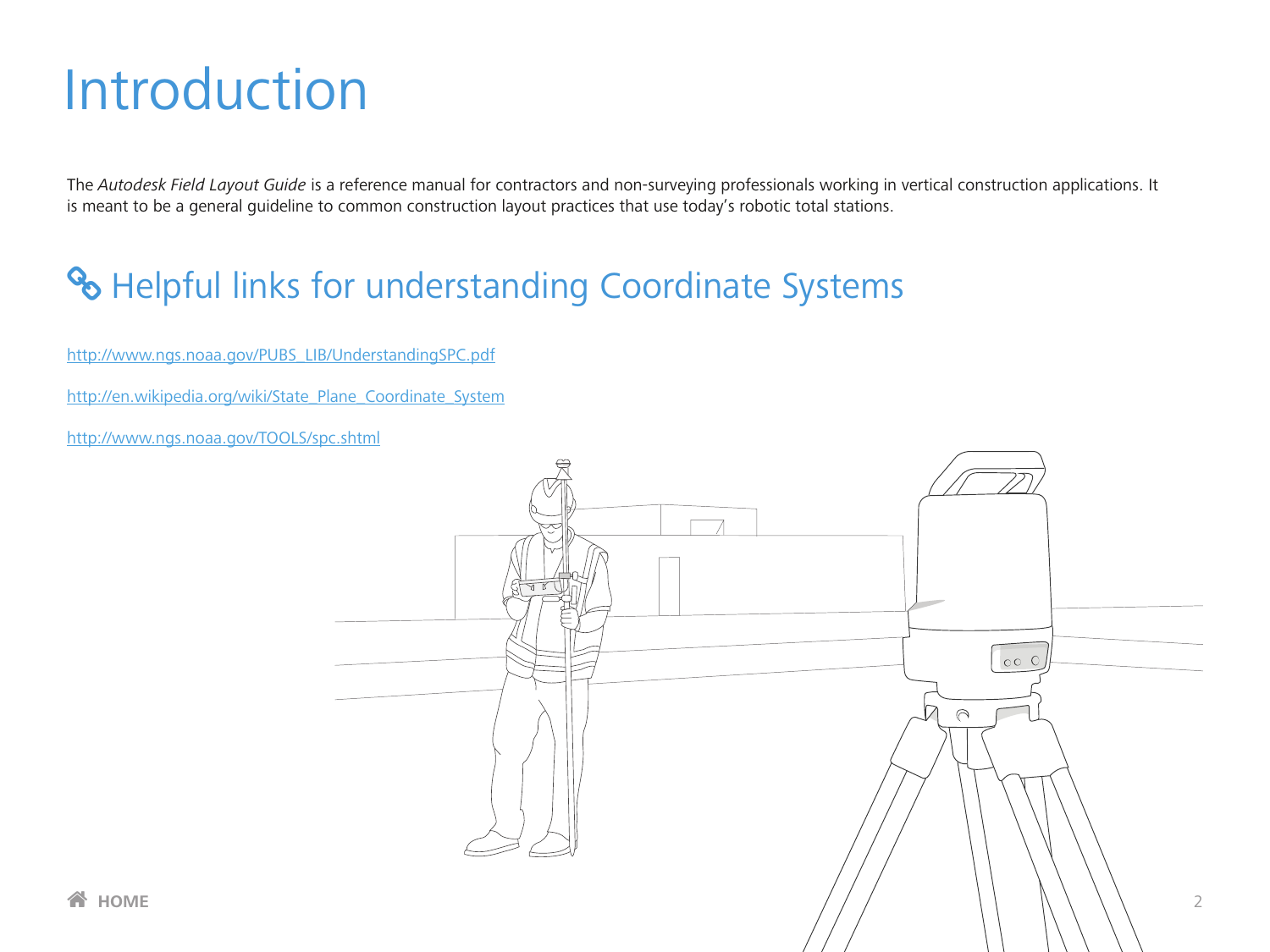# <span id="page-2-0"></span>Know your coordinate system

#### **What is the State Plane Coordinate System?**

A coordinate system based on geographic zones in the United States, the State Plane Coordinate System was developed to make it easier to compute grids while maintaining geodetic and grid distances of one part in 10,000 or better.

#### **Coordinates can be communicated in:**

- 1. Latitude, longitude, and elevation
- 2. Northing (Y), Easting (X), and elevation (Z)
- 3. Easting (X), Northing (Y), and elevation (Z)

*Surveyors typically rely on the State Plane Coordinate System, but some also use the Universal Transverse Mercator (UTM) coordinate system or Northing 5,000 feet/ Easting 5,000 feet.*

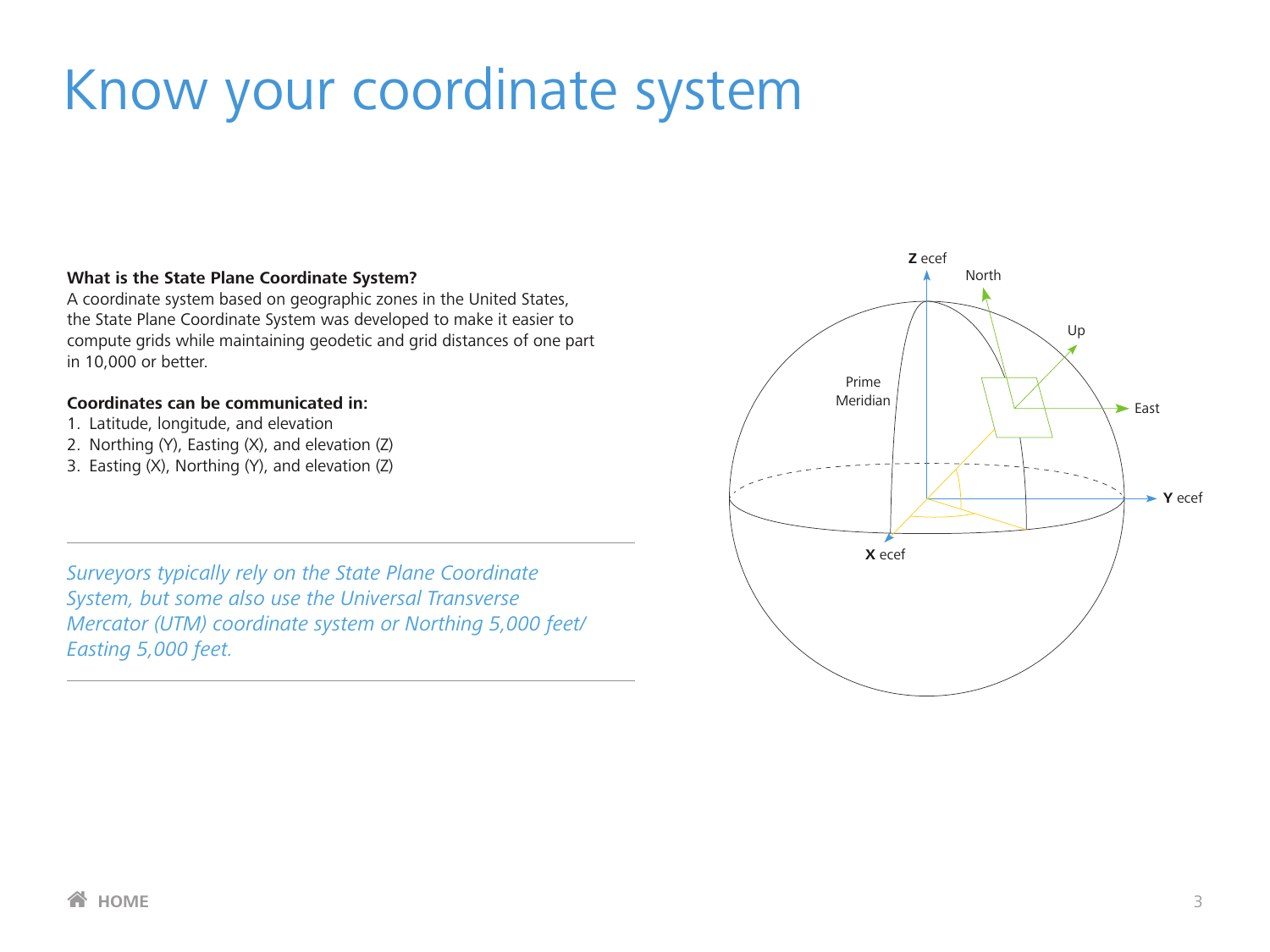# Know your coordinate system

#### **Surveyors communicate in real coordinate systems, such as:**

- 1. State Plane or World
- 2. Northing (Y) and Easting (X)
- 3. True North

#### **CAD software communicates in:**

X, Y, Z where Easting (X), Northing (Y), and elevation (Z)

*Always confirm that the import settings format in your data collector software matches the file format of the Building Information Modeling (BIM)/CAD software.*

*If you import points into a total station data collector in an X, Y, Z format, and the data collector format is to be Northing, Easting, and elevation, the points will be rotated 90 degrees and mirrored from how those points appeared in the CAD file. While the distances between the control points stay the same, the coordinates will no longer match.*



UTM divides the earth into 60 zones. The continental United States occupies 10 of them.



.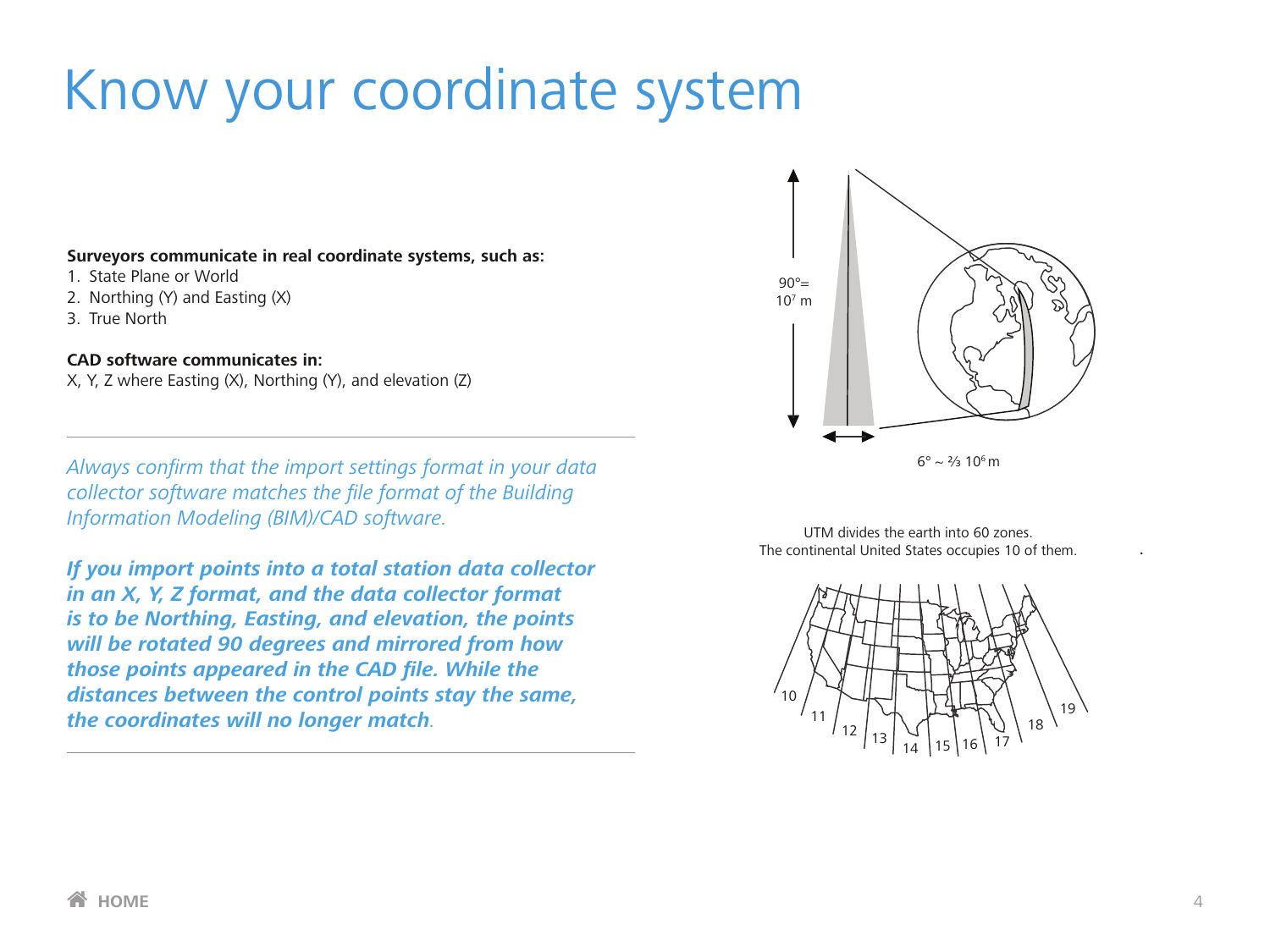# <span id="page-4-0"></span>Establishing control

Control can be established many different ways, but the goal is always the same: **accuracy**. Accurate control ensures creation of an efficient multi-trade, model‑based layout.

What is "control"? At its most basic, the definition of control is the matching of points in the model to those in the field. Sounds simple, right? But before you set off to measure points, remember that there are different types of survey and building controls available in the industry. In most cases, the initial data will be from a surveyor or an offset from a building grid.

#### **Here are three points to keep in mind as you prepare to match control in your model to control in the field:**

The general contractor may provide surveyor control points or offsets from the grid through a list of coordinates in a PDF, CAD, or .CSV/.TXT file. Most often, these points are provided in some sort of offset from the structure or the survey monument locations for the site.

1

If the site has no control, you can make your own by laying out offset points from the structure and matching them to the BIM/CAD model. For example, a 4 x 4-foot offset from Column A1, H1, A10, and H10 can be laid out in the field using string and tape. Use the same offsets in the CAD model.

2

3

Verify BIM/CAD points with field reality. If your CAD model says the control point at A1 is 200 feet from control point H10, check that measurement in the field for deviations. If the CAD file says that between control points A1, A10, and H1 is a 90-degree angle, make sure that is the case in the field. Angles are more critical to accurate layout than the distance measurement alone.

*Control begins with matching at least two points in your BIM/CAD model to physical locations in the field. It is better to use three or more points because it allows you to check angles and distances.*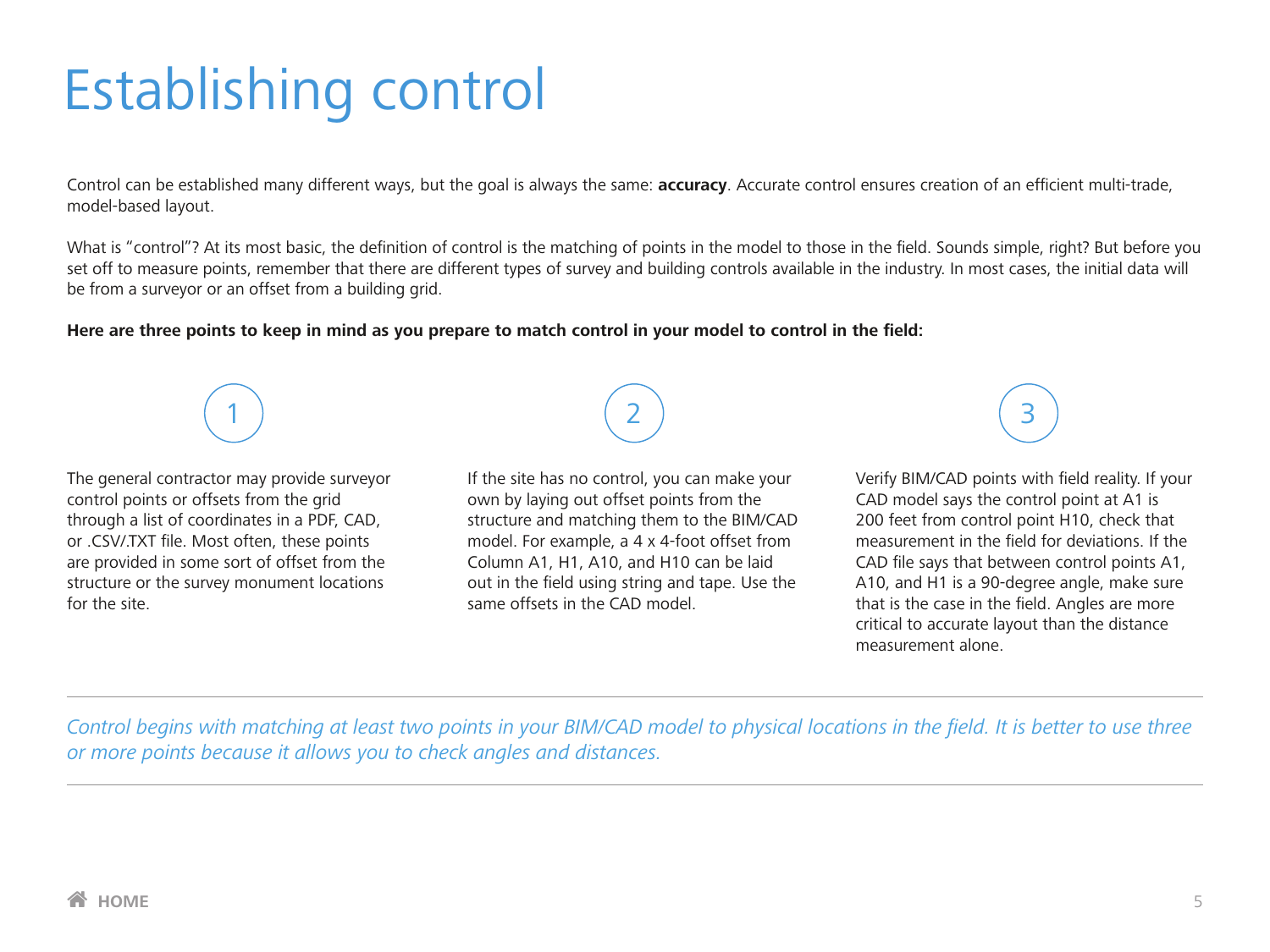# Establishing control



## Checking control

Establishing control on a job site is the act of physically checking all the control points necessary to continue your work. Never trust that control points are accurate unless you have checked them yourself.

*When checking control, verify deviation or error from the CAD file and the total station measurement. A deviation of zero is optimal but normal real‑world conditions leave us with about a 0.1875‑inch deviation. Deviations of 0.25 inches or more need to be verified and noted. Check the distance between two points as well as the angular accuracy of a third point.*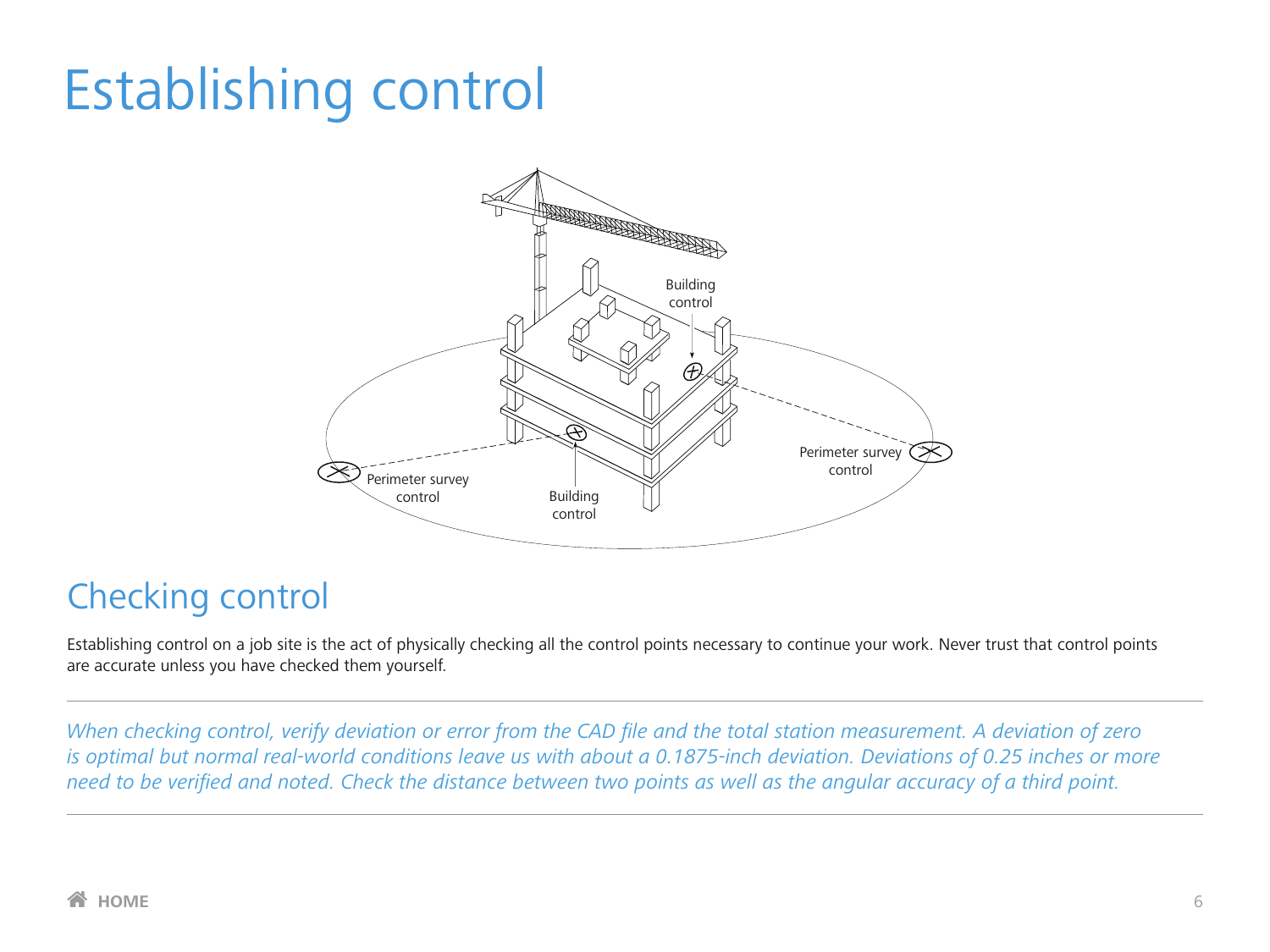# <span id="page-6-0"></span>Instrument setup and helpful hints

## Total station setup

| $\begin{array}{\begin{array}{c}\n\text{3} \\ \text{4} \\ \text{5} \\ \text{6}\n\end{array}$ Set the total station on a tripod and secure with the mounting screw. |
|-------------------------------------------------------------------------------------------------------------------------------------------------------------------|
|                                                                                                                                                                   |

- Use Optical or Laser Plummet to align the total station with the control point.
- $\widehat{3}$  Level the total station with the digital level and the tribrach leveling screws. Or, if equipped, allow your instrument to self-level.
- <sup>4</sup> Check the Plummet for alignment with the control point and use the mounting screw to adjust if necessary.
- 

<sup>5</sup> Re-level with the digital level and check the Plummet again.

## Setup routines

Before you can use a total station on a job site, you need to complete a setup routine.

*A setup routine completes the orientation of the total station equipment with the BIM information and the job site. Without a completed setup routine, the total station has no idea where it is in the world.* 

The standard setup routine includes:

- **1 Occupy Point:** This routine is used to check control points and set up your total station. Occupy a known control point with the total station and backsight to another known control point.
- **2 Control Distances:** Be careful not to lay out positions past your control distance. If two points are 100 feet apart, you should not stake out points past a 100-foot radius from the total station. The farther your control shot, the more accurate your layout.
- **8 <b>Reference Point:** With this routine, you can set your total station in a random location and reference two to five known control points to triangulate the total station's current position. Reference a minimum of two control points; three is better. The more angles and the more distance, the more accurate the triangulation. A rule of thumb is to try to reference at least 90 to 120 degrees of the angle. The state of the state of the state of the state of the state of the state of the state of the state of the state of the state of the state of the state of the state of the state of the state of the state of the

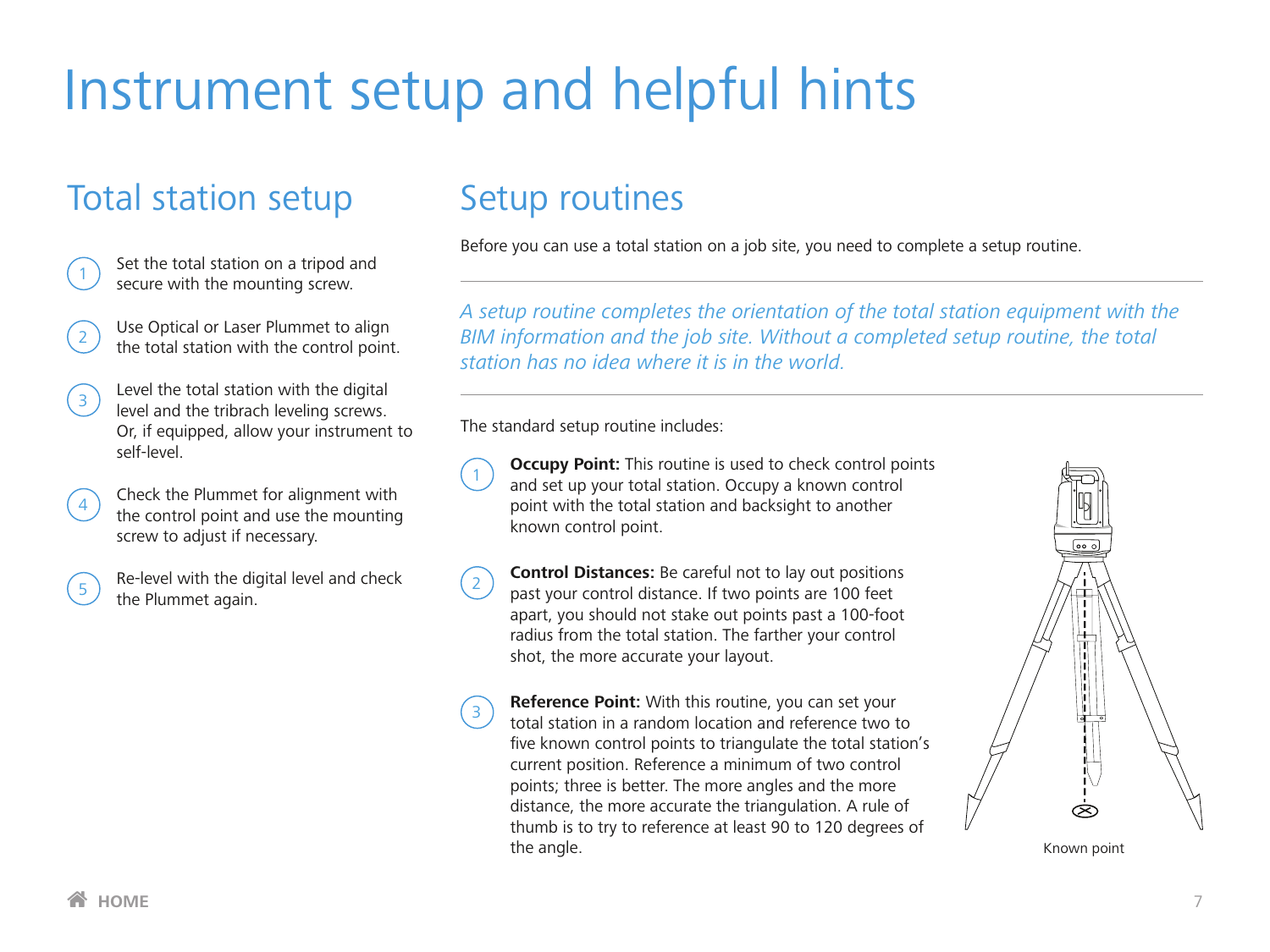## Instrument setup and helpful hints

## Occupy Point setup routine vs. Reference Point setup routine



**Occupy Point setup routine** The instrument is placed over a known control point to orientate the instrument with the physical world and the CAD/BIM file coordinates.



#### **Reference Point setup routine**

The instrument is set up by referencing two to five known control points to triangulate the instrument's current position, orientating it with the physical world and the CAD/BIM file.

*When using the Reference Point setup routine, try to use at least three points and 90 to 120 degrees of the angle.*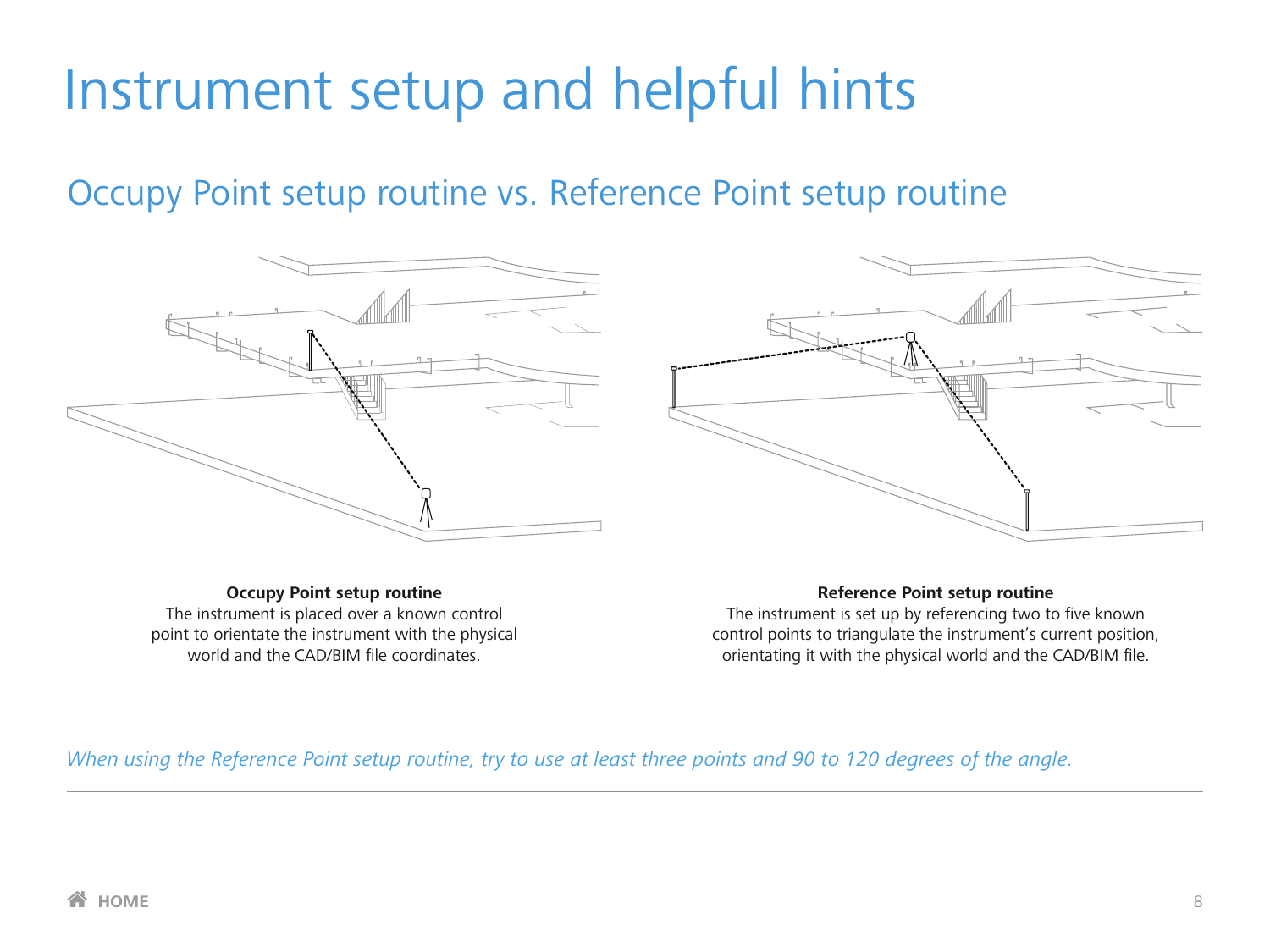# <span id="page-8-0"></span>Layout best practices

## Instrument checks



Calibrate your total station according to the manufacturer's recommendations to avoid instrument error.

| ٠ | i<br>٠ |
|---|--------|

Calibrate the level bubble on your survey poles to avoid error.

3 Check the Optical Plummet on the total station and calibrate, if necessary.

## Layout setup

 $\bigcap_{1}$  If possible, set up your total station on solid ground, such as concrete or a column clamp (see below). Dirt or pavement expands and contracts depending on the surrounding environmental conditions, which will move your total station out of level throughout the day.



*After setting up your total station, verify your setup is correct by measuring at least one other known point.*

 $\Omega$  Use a tripod stabilizer and weigh down your tripod. It takes a lot less wind than you might think to blow over a total station.

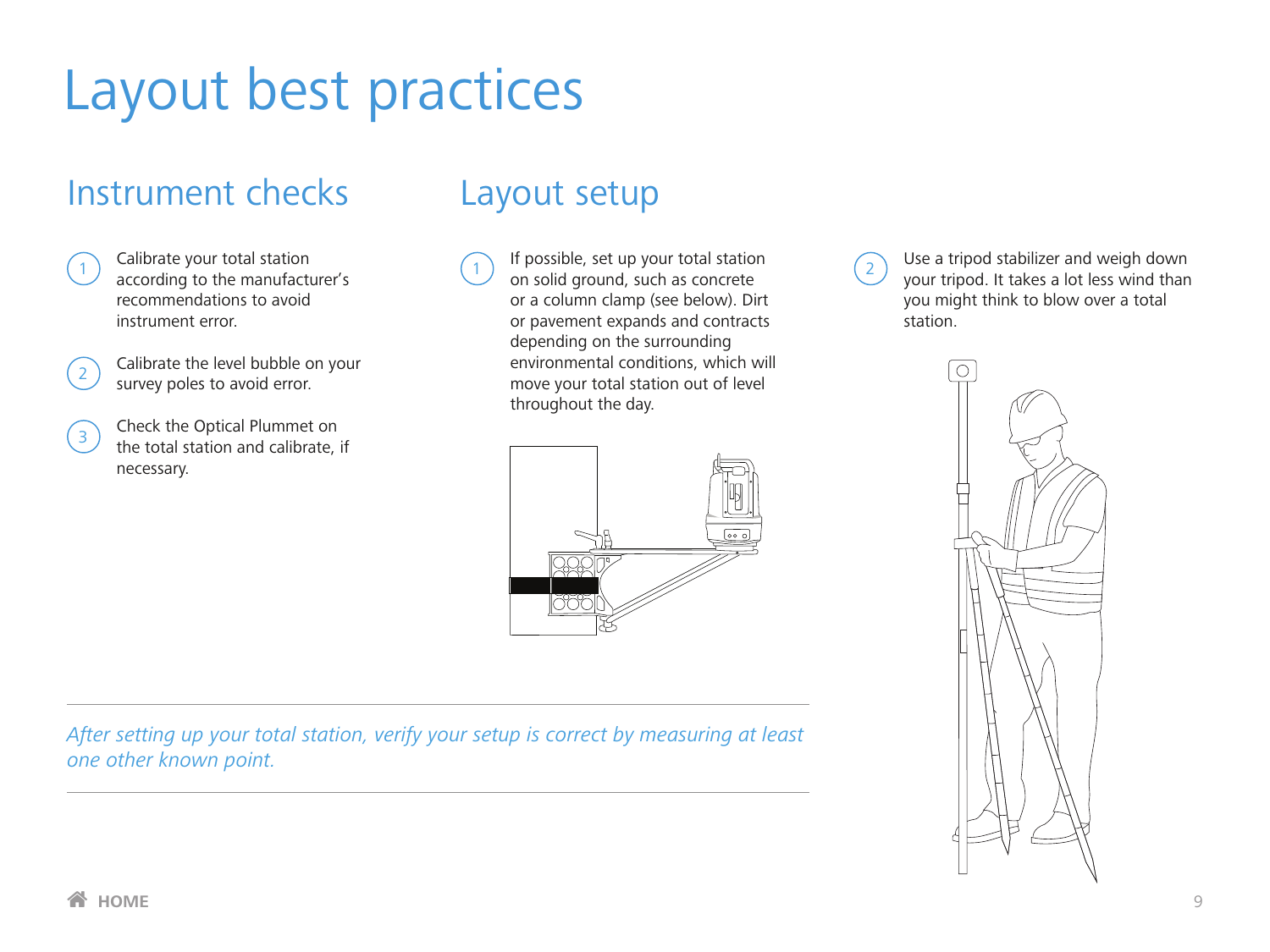# Layout best practices

## During production

Check your setup and the level of your total station every 40 shots or so.

Try to use the same control points each day; this will help to minimize the propagation of errors.

*Shoot long on control and work close to your total station. If you have the choice to use two control points that are 50 feet apart or two control points that are 200 feet apart, use the longer set.*

 $\sqrt{3}$  Do not shoot past your control setup. If the control points used are only 200 feet apart, you should not lay out or store points past 200 feet from the total station.